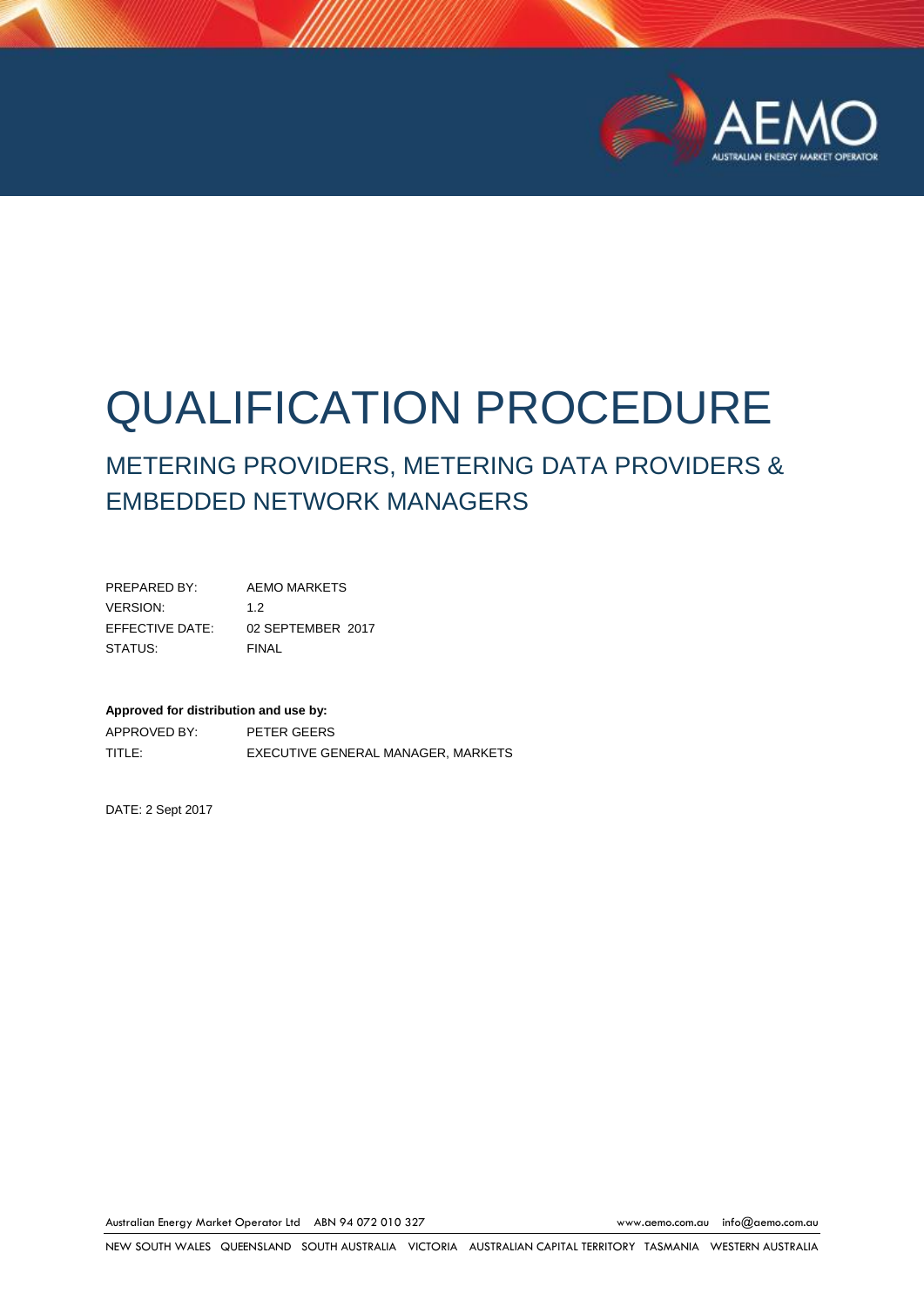

## **VERSION RELEASE HISTORY**

| <b>Version</b> | <b>Effective</b><br>Date | <b>Summary of Changes</b>                                                                                                                                                                                                                                                                                                                          |
|----------------|--------------------------|----------------------------------------------------------------------------------------------------------------------------------------------------------------------------------------------------------------------------------------------------------------------------------------------------------------------------------------------------|
| 1.0            | 1 March<br>2017          | First Issue.<br>Document incorporates:<br>National Electricity Amendment (Expanding competition in metering and related<br>٠<br>services) Rule 2015. No.12;<br>National Electricity Amendment (Embedded Networks) Rule 2015 No. 15; and<br>$\bullet$<br>National Electricity Amendment (Meter Replacement Processes) Rule 2016 No. 2.<br>$\bullet$ |
| 1.1            | 1 December<br>2017       | Corrections to application process and payments.                                                                                                                                                                                                                                                                                                   |
| 1.2            | 2 September<br>2017      | Work Package 3 – Final Determination                                                                                                                                                                                                                                                                                                               |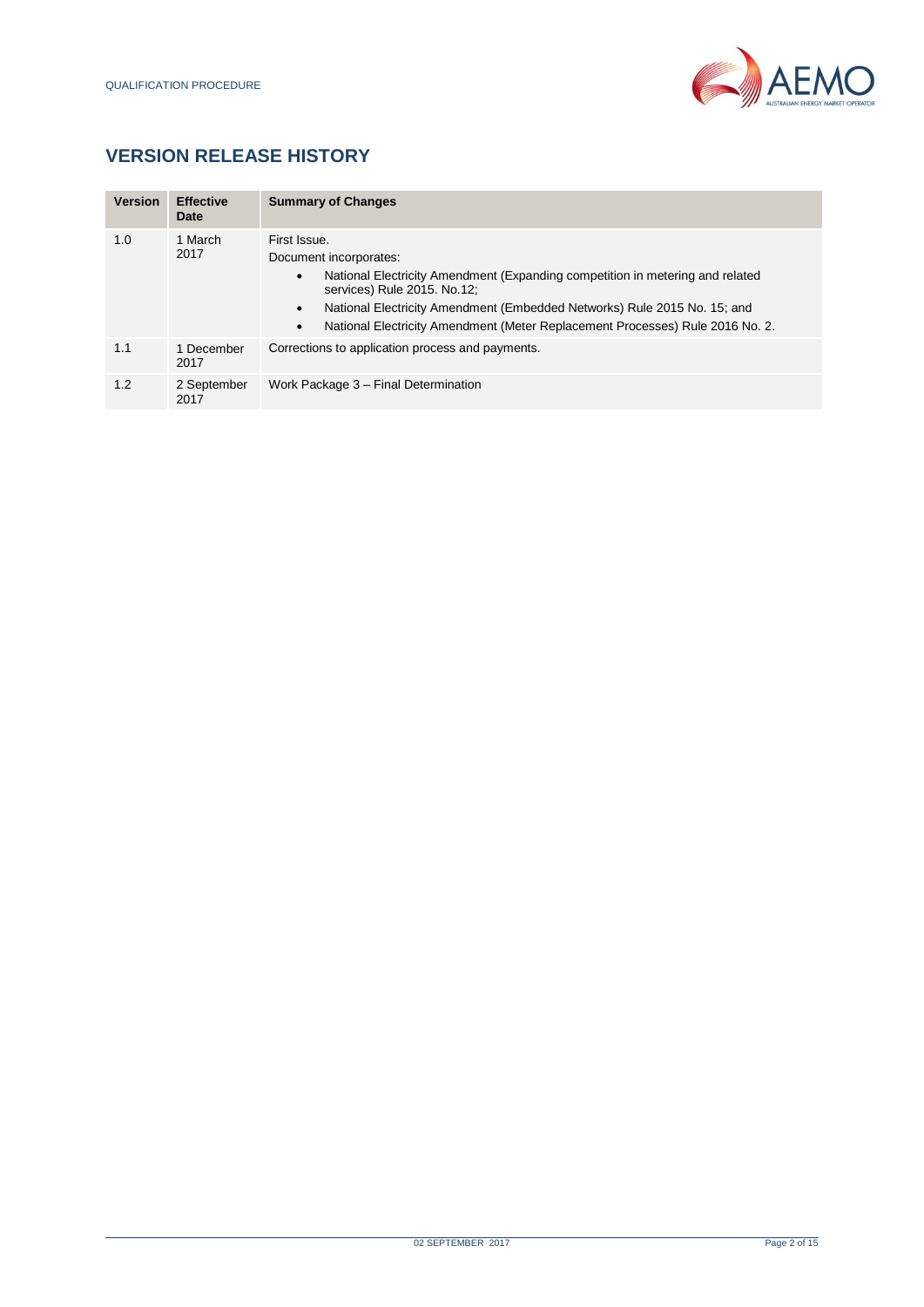

## **CONTENTS**

| 1.   | <b>INTRODUCTION</b>                                  | $\overline{\mathbf{4}}$ |  |
|------|------------------------------------------------------|-------------------------|--|
| 1.1. | <b>Purpose and Scope</b>                             | $\overline{4}$          |  |
| 1.2. | Definitions and Interpretation                       | $\overline{4}$          |  |
| 1.3. | <b>Related AEMO Documents</b>                        | $\overline{4}$          |  |
| 2.   | <b>PREPARATION</b>                                   | $\overline{\bf 4}$      |  |
| 2.1. | <b>Mandatory Requirement</b>                         | $\overline{4}$          |  |
| 2.2. | Pre-Reading                                          | 5                       |  |
| 2.3. | <b>Pre-Application Meetings</b>                      | 5                       |  |
| 3.   | <b>QUALIFICATION PROCESS</b>                         | 5                       |  |
| 3.1. | Application                                          | 5                       |  |
| 3.2. | <b>Accreditation Checklists</b>                      | 5                       |  |
| 3.3. | <b>Application Fees</b>                              | 6                       |  |
| 3.4. | <b>Queuing Policy</b>                                | $\overline{7}$          |  |
| 3.5. | <b>Pre-Production Assessment</b>                     | 8                       |  |
| 3.6. | <b>Independent Review</b>                            | 8                       |  |
| 3.7. | <b>Final Accreditation Review</b>                    | 8                       |  |
| 3.8. | <b>Completion of Review</b>                          | 9                       |  |
| 4.   | <b>MAINTENANCE OF ACCREDITATION AND REGISTRATION</b> | 9                       |  |
| 5.   | <b>RE-ACCREDITATION AND REGISTRATION</b>             | 9                       |  |
|      | <b>APPENDIX A. PRE-READING</b><br>11                 |                         |  |
|      | <b>APPENDIX B. APPLICATION FORM</b>                  | 12                      |  |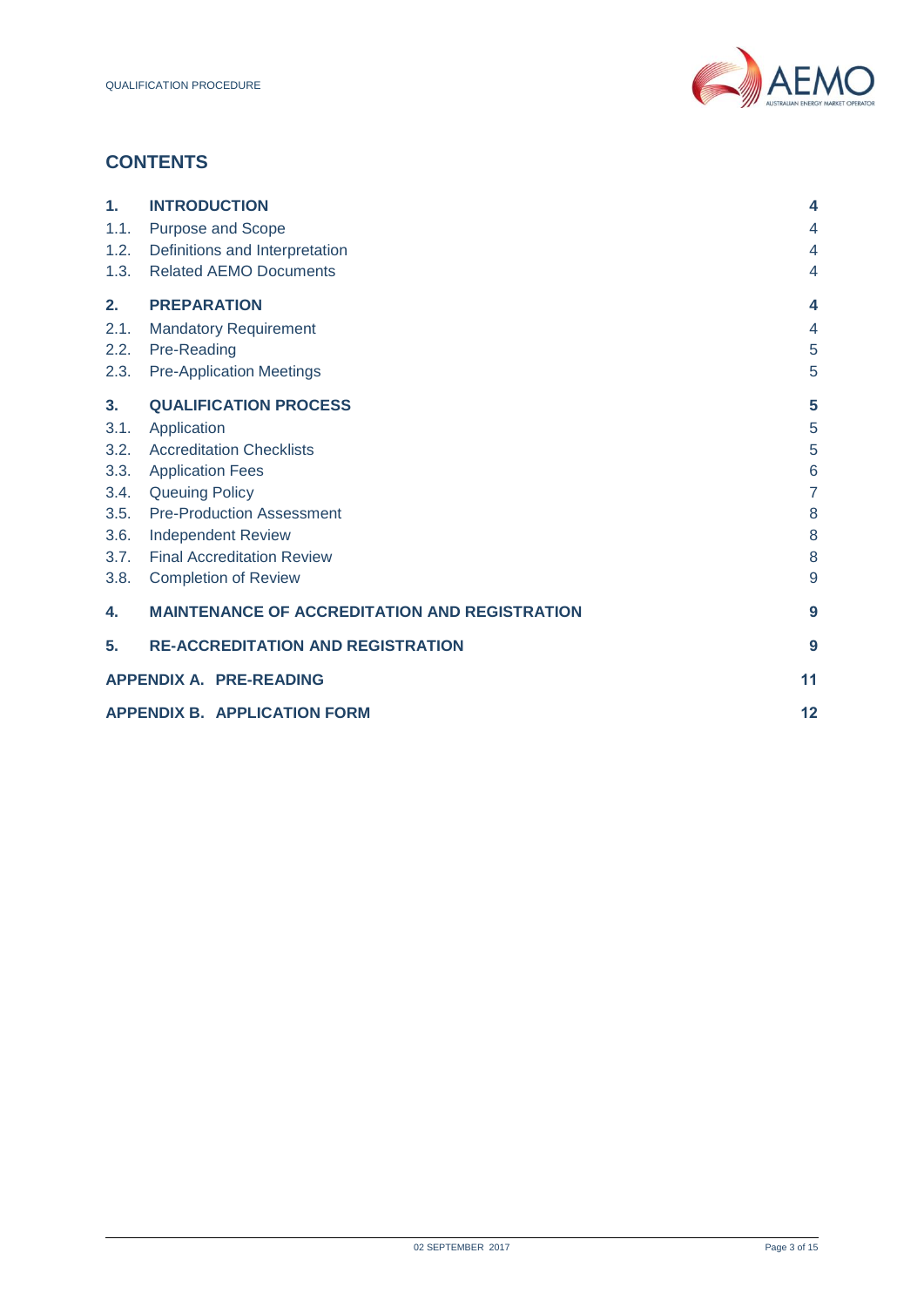

## <span id="page-3-0"></span>**1. INTRODUCTION**

#### <span id="page-3-1"></span>**1.1. Purpose and Scope**

The following three types of service provider are accredited and registered by AEMO:

- (a) MPs under clause 7.4.1(a1) of the NER in accordance with the qualification process established under clause S7.2.1(b);
- (b) MDPs under clause 7.4.2(a) in accordance with the qualification process established under clause S7.3.1(c); and
- (c) ENMs under clause 7.4.2A(a) in accordance with the qualification process established under clause S7.7.1(b).

This is the Qualification Procedure (**Procedure**) AEMO adopts when accrediting and registering these service providers.

This Procedure has effect only for the purposes set out in the NER. The NER and the National Electricity Law prevail over this Procedure to the extent of any inconsistency.

## <span id="page-3-2"></span>**1.2. Definitions and Interpretation**

The Retail Electricity Market Procedures – Glossary and Framework:

- (a) is incorporated into and forms part of this Procedure; and
- (b) should be read with this Procedure.

#### <span id="page-3-3"></span>**1.3. Related AEMO Documents**

| <b>Title</b>                                                     | Location                                                                                                                                    |
|------------------------------------------------------------------|---------------------------------------------------------------------------------------------------------------------------------------------|
| <b>Accreditation Checklists</b>                                  | http://www.aemo.com.au/Electricity/National-Electricity-Market-<br>NEM/Retail-and-metering/Metering-procedures-guidelines-and-<br>processes |
| <b>CATS Procedures</b>                                           | http://www.aemo.com.au/Electricity/Policies-and-<br>Procedures/Market-Settlement-and-Transfer-Solutions                                     |
| Metrology Procedure: Part A                                      | http://www.aemo.com.au/Electricity/Policies-and-<br>Procedures/Metrology-Procedures-and-Unmetered-Loads                                     |
| Metrology Procedure: Part B                                      | http://www.aemo.com.au/Electricity/Policies-and-<br>Procedures/Metrology-Procedures-and-Unmetered-Loads                                     |
| Retail Electricity Market Procedures - Glossary<br>and Framework | http://www.aemo.com.au/Electricity/National-Electricity-Market-<br>NEM/Retail-and-metering/Glossary-and-Framework                           |
| Service Level Procedure (ENM)                                    | http://www.aemo.com.au/Electricity/National-Electricity-Market-<br>NEM/Retail-and-metering/Metering-procedures-guidelines-and-<br>processes |
| Service Level Procedure (MDP)                                    | http://www.aemo.com.au/Electricity/Retail-and-<br>Metering/Metering-Services                                                                |
| Service Level Procedure (MP)                                     | http://www.aemo.com.au/Electricity/Retail-and-<br>Metering/Metering-Services                                                                |
| <b>WIGS Procedures</b>                                           | http://www.aemo.com.au/Electricity/Policies-and-<br>Procedures/Market-Settlement-and-Transfer-Solutions                                     |

## <span id="page-3-4"></span>**2. PREPARATION**

#### <span id="page-3-5"></span>**2.1. Mandatory Requirement**

Any person considering applying for accreditation and registration as an MP, MDP or ENM must prepare for the qualification process. This entails carrying out a number of activities, each of which is described in the remainder of section 2.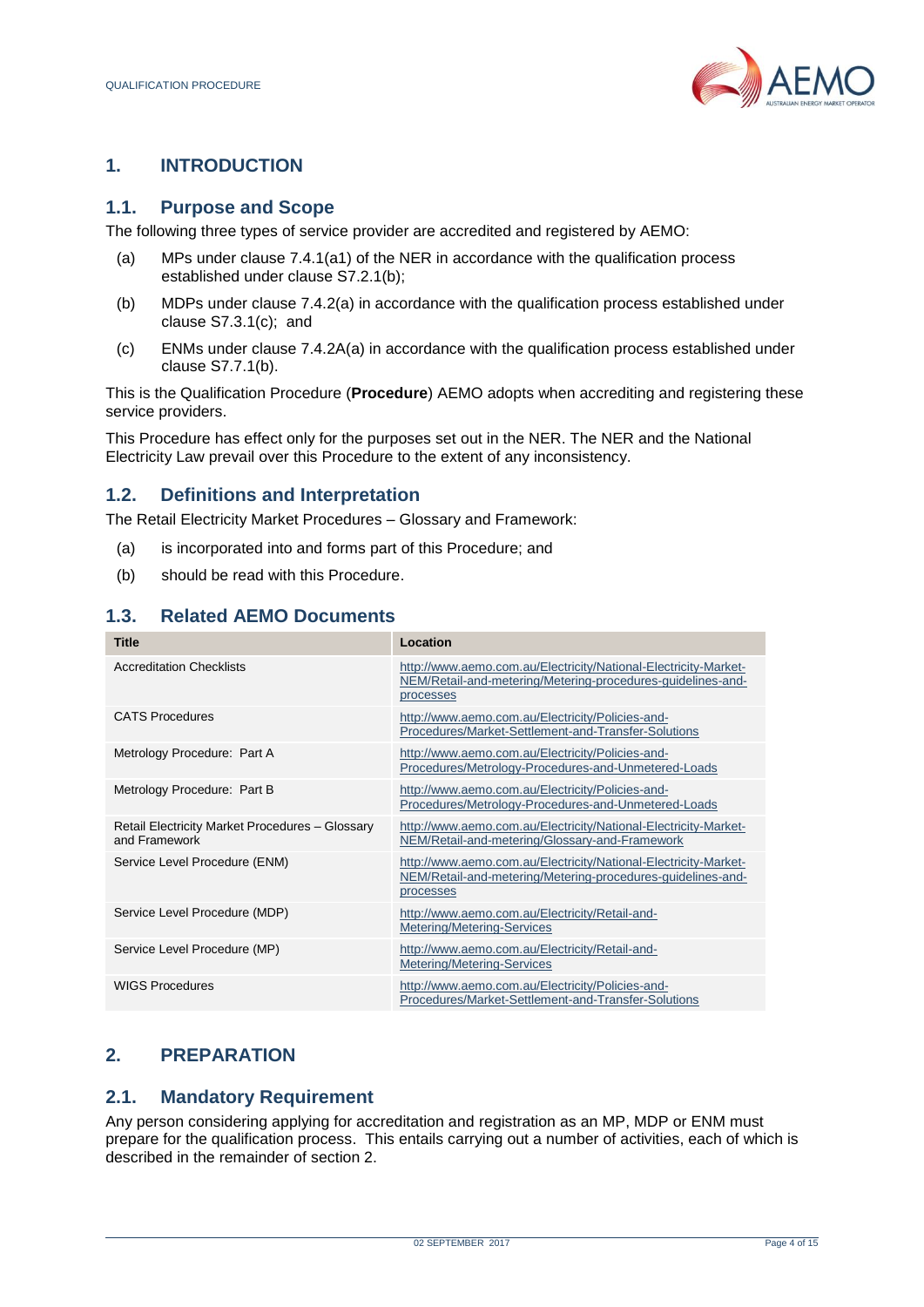

## <span id="page-4-0"></span>**2.2. Pre-Reading**

AEMO expects the key business personnel of an MP, MDP or ENM to be familiar with the regulatory and technical requirements pertaining to the category in which they are seeking to be registered.

To prepare for accreditation and registration, potential applicants are expected to have read and be conversant with relevant material. The pre-reading to be carried out by a potential applicant will differ, depending on the category of accreditation and registration.

See Appendix A for the list of the relevant material that each type of applicant must be familiar with prior to the pre-application meeting.

## <span id="page-4-1"></span>**2.3. Pre-Application Meetings**

Applicants are encouraged to meet with AEMO prior to submitting an application. This allows:

- (a) Applicants to acquaint themselves with the requirements for obtaining accreditation (or reaccreditation) and registration in the category for which they are intending to apply.
- (b) Existing MPs and MDPs wishing to apply for accreditation (or re-accreditation) and registration in further categories to discuss whether the qualification process can be abridged.
- (c) Applicants wishing to submit more than one application, to discuss how to rationalise the information they need to submit with those applications.

#### <span id="page-4-2"></span>**3. QUALIFICATION PROCESS**

#### <span id="page-4-3"></span>**3.1. Application**

To commence the qualification process, an applicant must submit an application in the form contained in Appendix B.

The applicant must submit one application for each category in which they wish to be accredited and registered.

#### <span id="page-4-4"></span>**3.2. Accreditation Checklists**

Applicants must also submit a completed Accreditation Checklist that applies to the category in which they wish to be accredited and registered.

| <b>Service</b><br><b>Provider</b> | Category                                                        | <b>Authorised Activity</b>                                                | <b>Metering Installation Type</b> |
|-----------------------------------|-----------------------------------------------------------------|---------------------------------------------------------------------------|-----------------------------------|
| <b>MP</b>                         | 1C, 1V, 1M, 1A,<br>2C, 2V, 2M, 2A,<br>3M, 3A<br>4M, 4A, 4S<br>L | Provision, installation and maintenance of <i>metering installation</i> . | 1, 2, 3, 4, 4A                    |
|                                   | 5B, 6B                                                          | Provision, installation and maintenance of <i>metering installation</i> . | 5, 6                              |
|                                   | 5A, 6A                                                          | Installation of whole current metering installation.                      | 5, 6 <sup>1</sup>                 |
| <b>MDP</b>                        | 1D, 2D, 3D, 4D,<br>4S, 4AD                                      | Provision of <i>metering data services</i> .                              | 1, 2, 3, 4, 4A                    |
|                                   | 4AD, 5D, 6D, 7D                                                 | Provision of <i>metering data services</i> .                              | 4A, 5, 6, 7                       |
|                                   | 4AC, 5C, 6C                                                     | Collection of <i>metering data</i> only.                                  | 4A, 5, 6                          |
| <b>ENM</b>                        |                                                                 | Provision of embedded network management services.                        |                                   |

l <sup>1</sup> No new applicants will be accredited in this category.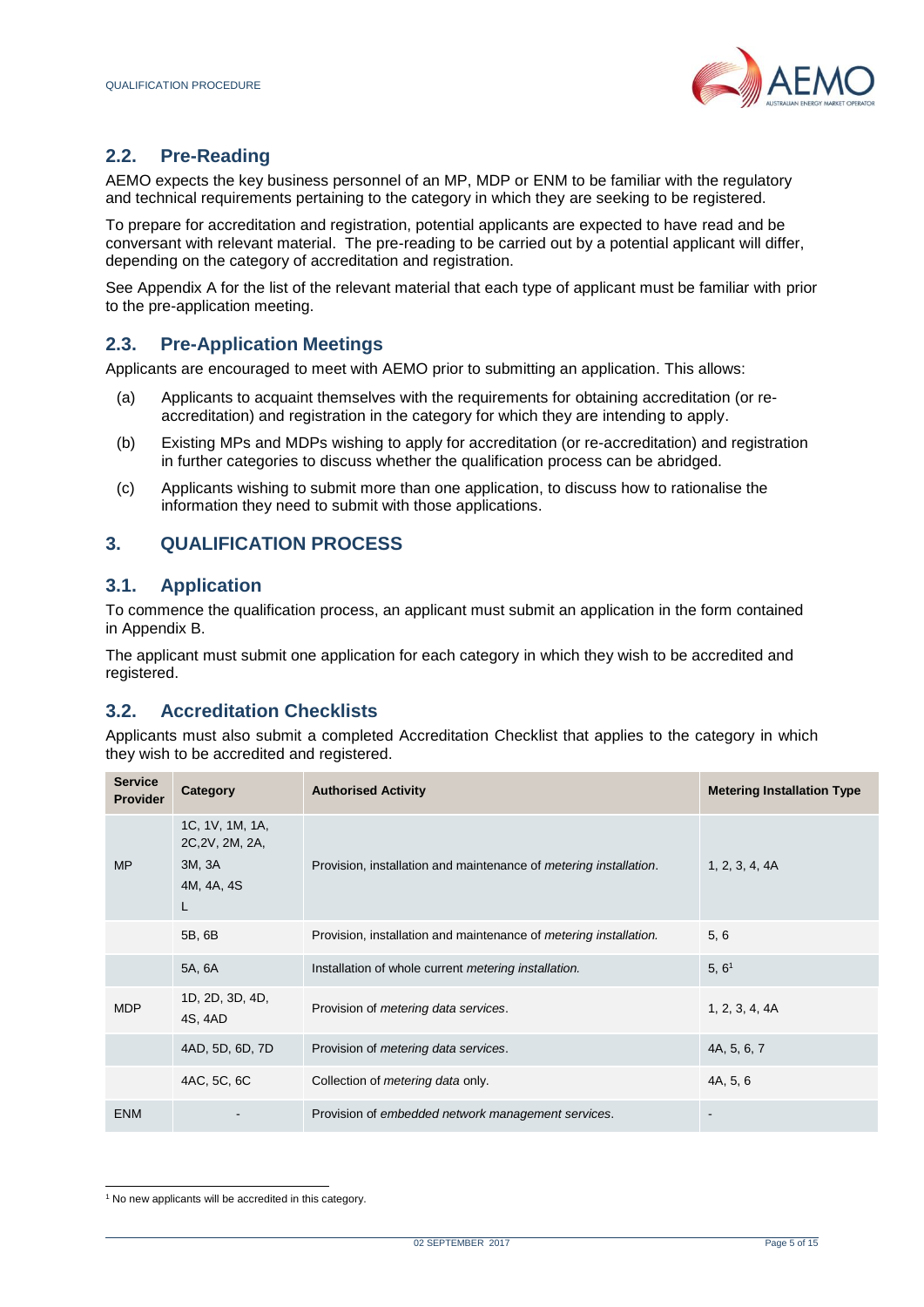

The Accreditation Checklists contain questions on the capabilities and obligations applicable to MPs, MDPs or ENMs (as applicable) allowing AEMO to assess the applicant's eligibility for accreditation and registration.

Applicants must provide sufficient detail for AEMO to be able to evaluate whether the requirements have been adequately addressed without further enquiry. AEMO has placed a sample completed question on its website<sup>2</sup> to illustrate how applicants should respond to Accreditation Checklist questions.

#### **3.3. Access to AEMO's Market Systems**

The applicant will also need to apply to AEMO for the purpose of connecting to MarketNet and MSATS. The application in the form contained in Appendix B includes the required information for access to these systems.

#### **3.3.1. MarketNet**

MarketNet is AEMO's network that provides *Registered Participants*, MPs, MDPs and ENMs access to MMS and MSATS.

Supporting documentation can be found on the AEMO website a[t http://www.aemo.com.au/Electricity/IT-](http://www.aemo.com.au/Electricity/IT-Systems/NEM)[Systems/NEM.](http://www.aemo.com.au/Electricity/IT-Systems/NEM)

#### **3.3.2. MSATS**

MSATS is used by *Registered Participants* to manage *metering data*, *NMI Standing Data*, End User transfers, Participant relationships and *B2B Communications*.

Further information on MSATS can be found on the AEMO website at [http://www.aemo.com.au/Electricity/National-Electricity-Market-NEM/Retail-and-metering/Market-](http://www.aemo.com.au/Electricity/National-Electricity-Market-NEM/Retail-and-metering/Market-Settlement-and-Transfer-Solutions)[Settlement-and-Transfer-Solutions.](http://www.aemo.com.au/Electricity/National-Electricity-Market-NEM/Retail-and-metering/Market-Settlement-and-Transfer-Solutions)

#### <span id="page-5-0"></span>**3.4. Application Fees**

#### **3.4.1. Fee Calculation**

Fees are payable for an application for accreditation and registration and any subsequent application for re-accreditation.

All costs of an application will be met by the applicant. This includes work performed by AEMO, which will be charged on an incremental basis, plus all disbursements, including the costs associated with the engagement of an independent reviewer, which will be charged on a pass-through basis<sup>3</sup>.

A non-refundable deposit is payable when an application for accreditation and registration is submitted to AEMO, as detailed below:

| <b>Type of Application</b> | <b>Amount of Deposit</b> |
|----------------------------|--------------------------|
| <b>ENM</b>                 | \$2,000.00               |
| MP                         | \$5,000.00               |
| <b>MDP</b>                 | \$5,000.00               |

AEMO will credit that amount towards its time expended in pre-application meetings and any other work carried out in respect of the application. AEMO will then invoice the applicant for all work carried out in reviewing and assessing the application on a monthly basis in arrears based on:

- (a) the number of hours taken by AEMO staff to review and assess an application multiplied by AEMO's incremental charge rate<sup>4</sup> as at the date of the application; plus
- (b) all disbursements, as incurred.

l

<sup>2</sup> [https://www.aemo.com.au/-/media/Files/Electricity/NEM/Retail\\_and\\_Metering/Metering-Procedures/2017/Sample-Responses-to-Miscellaneous-](https://www.aemo.com.au/-/media/Files/Electricity/NEM/Retail_and_Metering/Metering-Procedures/2017/Sample-Responses-to-Miscellaneous-Accreditation-Requirement-Questions.pdf)[Accreditation-Requirement-Questions.pdf](https://www.aemo.com.au/-/media/Files/Electricity/NEM/Retail_and_Metering/Metering-Procedures/2017/Sample-Responses-to-Miscellaneous-Accreditation-Requirement-Questions.pdf)

<sup>3</sup> See section 3.8.

<sup>4</sup> AEMO's incremental charge rate is published a[t http://www.aemo.com.au/Electricity/National-Electricity-Market-NEM/Participant-information/Fees](http://www.aemo.com.au/Electricity/National-Electricity-Market-NEM/Participant-information/Fees-and-charges)[and-charges](http://www.aemo.com.au/Electricity/National-Electricity-Market-NEM/Participant-information/Fees-and-charges)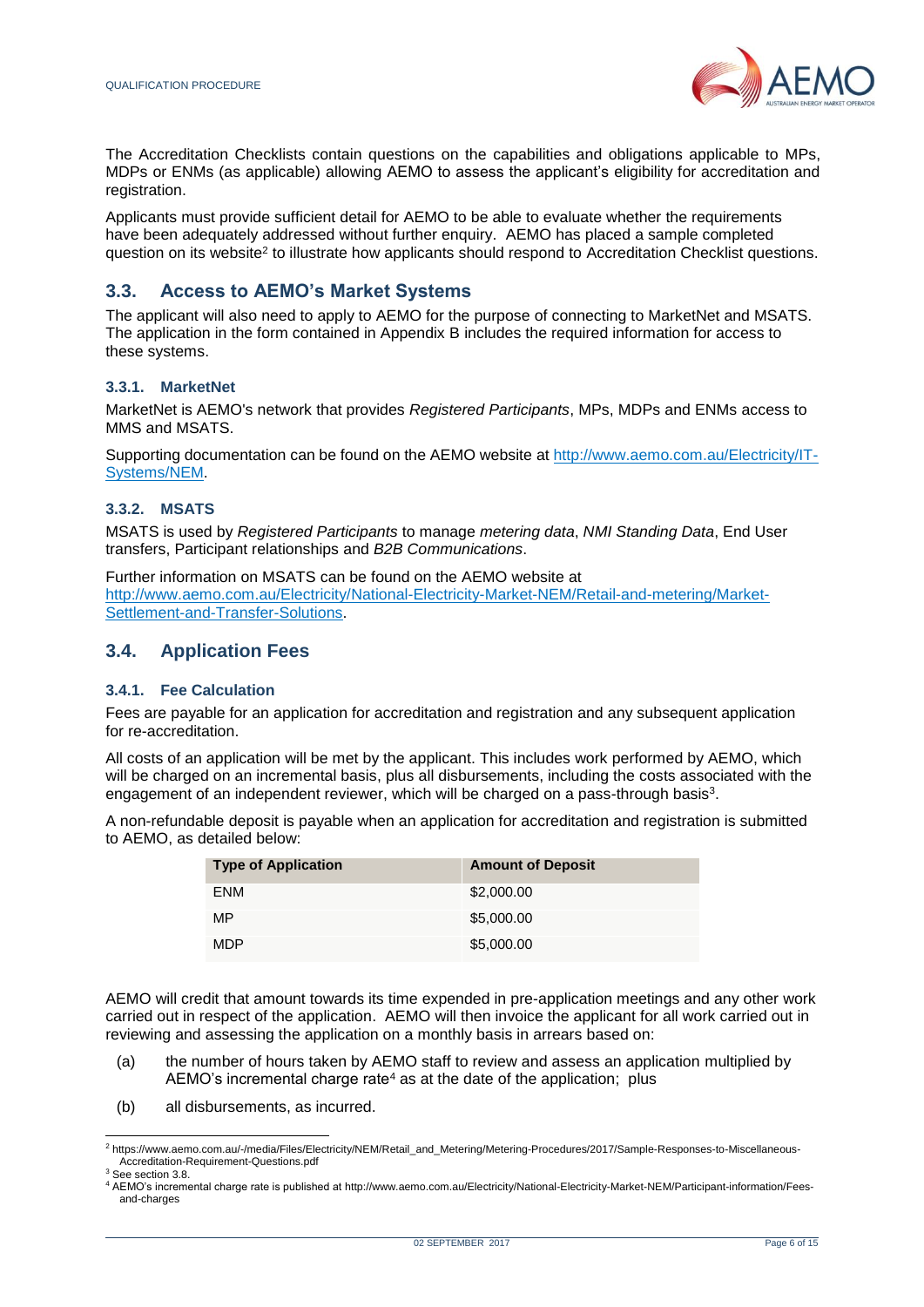

#### **3.4.2. Payment Process**

AEMO will issue an invoice to an applicant upon request specifying the deposit required to be paid by the applicant.

Further invoices will be issued to the applicant once the deposit has been exhausted.

All accreditation fees can be paid by cheque (payable to Australian Energy Market Operator Limited) or by direct deposit. The applicant should provide a remittance advice from its bank if paying by direct deposit.

## <span id="page-6-0"></span>**3.5. Queuing Policy**

AEMO expects all applicants to demonstrate good faith and respond expeditiously to queries from AEMO when applying for accreditation and registration, or re-accreditation, in accordance with this Procedure. The applicants' responsiveness when addressing requests for further information or resubmission of responses to Accreditation Checklists will be taken into consideration when AEMO is required to assess more than one application at a time.

AEMO will prioritise its assessment of each application on the basis of the responsiveness demonstrated by each applicant in its pursuit of accreditation and registration, or re-accreditation, especially when AEMO has sought further information or required applicants to review and update their responses to the Accreditation Checklist.

#### **3.5.1. Check for Completeness & Placement in the Queue**

Upon receipt of an application, AEMO will check to see if it is complete. Applications will not be treated as complete until the following have been submitted by an applicant:

- (a) a completed application form;
- (b) completed Accreditation Checklist;
- (c) all necessary supporting documentation; and
- (d) the application fee.

Completed applications will be placed in a queue on the later of the date and time of receipt by AEMO of the last completed document and payment of the application fee.

#### **3.5.2. Assessment Process**

AEMO will assess the quality of responses to the Accreditation Checklist(s) and supporting documentation and will notify the applicant of its queries or concerns and provide a due date by which a response is required from the applicant.

Provided the applicant responds to AEMO's queries or concerns by the due date, the applicant will not lose its place in the queue.

An applicant's application will be placed at the end of the queue if the applicant:

- (a) does not provide any response to AEMO's queries, or provide the requested documentation by the date specified by AEMO;
- (b) provides inadequate responses to AEMO's queries or not all of the requested information by the date specified by AEMO and AEMO reasonably considered that AEMO does not have sufficient information to commence a pre-production assessment in accordance with section 3.6; or
- (c) is overdue in paying an invoice issued in accordance with section 3.4 by more than 30 *days*.

AEMO will advise the applicant if its application has been placed at the end of the queue with reasons.

#### **3.5.3. Deemed Withdrawal of Application**

If an application has been placed at the end of the queue, as contemplated by section 3.5.2 for longer than 3 months, the application will be deemed to have been withdrawn and the applicant will be so advised.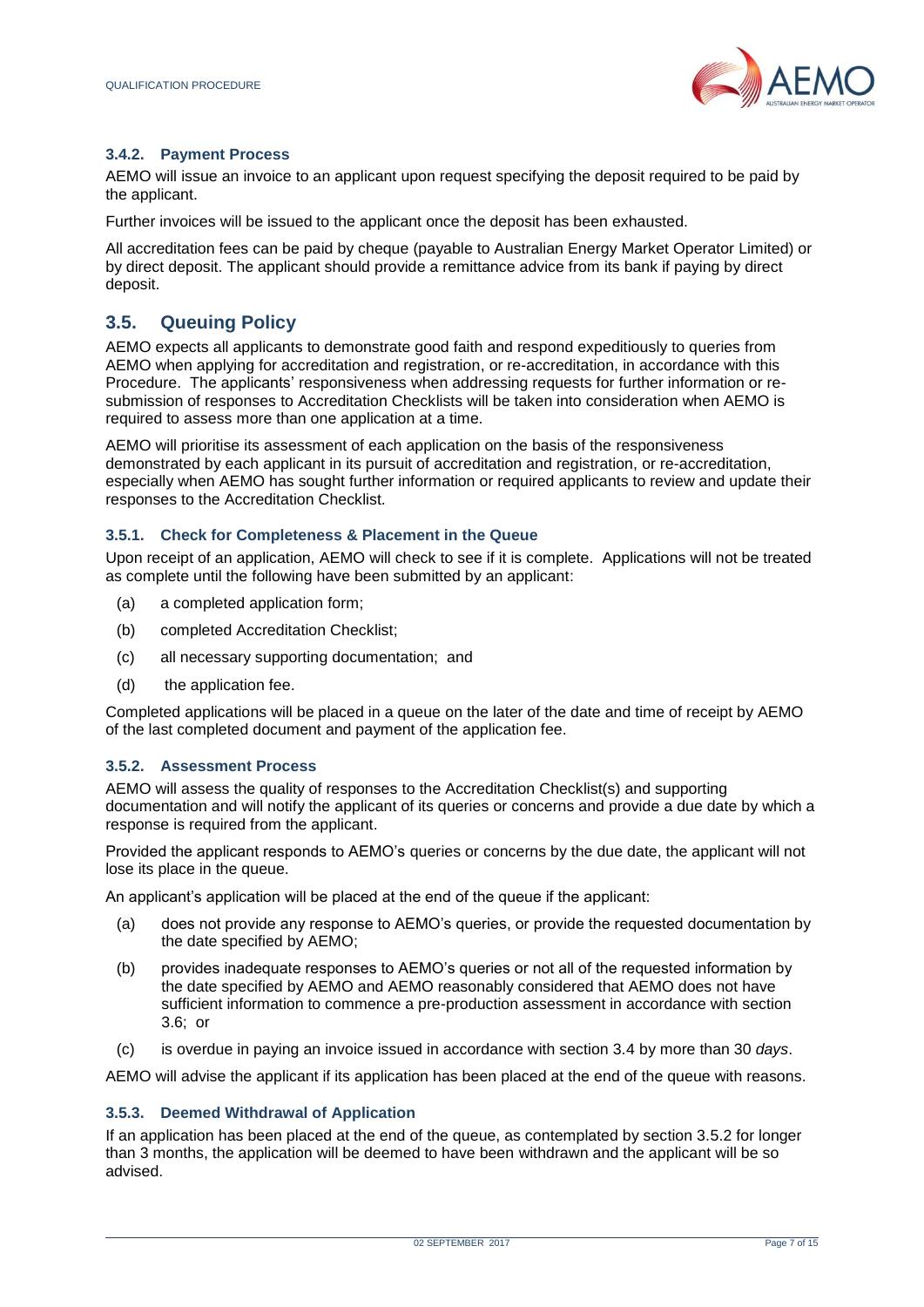

## <span id="page-7-0"></span>**3.6. Pre-Production Assessment**

#### **3.6.1. General**

After accreditation and registration, MPs (except Category A) and MDPs (except Category C) and ENMs will require access to AEMO's MarketNet and MSATS.

Where the applicant is required to use the *B2B e-Hub*, the applicant must also be accredited as a *B2B e-Hub Participant.*

The purpose of this assessment is to ensure that the applicant's processes and IT systems are ready to interact with AEMO's systems safely and securely and will deliver data in the appropriate formats and timeframes after accreditation and registration.

#### **3.6.2. Applicant System Testing**

Once the applicant can demonstrate to AEMO that the applicant's IT systems have pre-production system processes in place that would enable the applicant to deliver the types of information required by the category for which the applicant has applied in a timely, safe and secure manner, the applicant will be granted access to AEMO's pre-production environment.

#### **3.6.3. Test Results**

The test results required to demonstrate to AEMO that an applicant's IT systems can fulfil the requirements specified in section 3.6.2, include at least the following:

- The scope of the testing and details of what was not tested.
- Details of the test environment.
- Details of the testers, their location and their responsibilities.
- A summary of the test results.
- A summary of the identified defects during testing and at the end of testing.
- A breakdown of defects by severity.
- Details of rectification of outstanding defects/workarounds as at the end of testing.
- Entry criteria and exit criteria.

AEMO may specify further or other requirements by notice to the applicant in writing prior to the commencement of the pre-production assessment.

## <span id="page-7-1"></span>**3.7. Independent Review**

Following a successful pre-production assessment in accordance with section 3.6, AEMO will appoint an independent reviewer to undertake an on-site, risk-based review of the applicant's facilities and business processes.

AEMO will provide the independent reviewer a copy of the application, Accreditation Checklist and supporting documentation.

#### **3.7.1. On-Site Risk-Based Review**

This on-site risk-based review will focus on areas that AEMO identifies to the independent reviewer.

On completion of the review, the independent reviewer will provide:

- feedback to the applicant of any issues identified during the review; and
- a report to AEMO setting out the results of their review.

#### <span id="page-7-2"></span>**3.8. Final Accreditation Review**

After considering the independent reviewer's report, AEMO will undertake: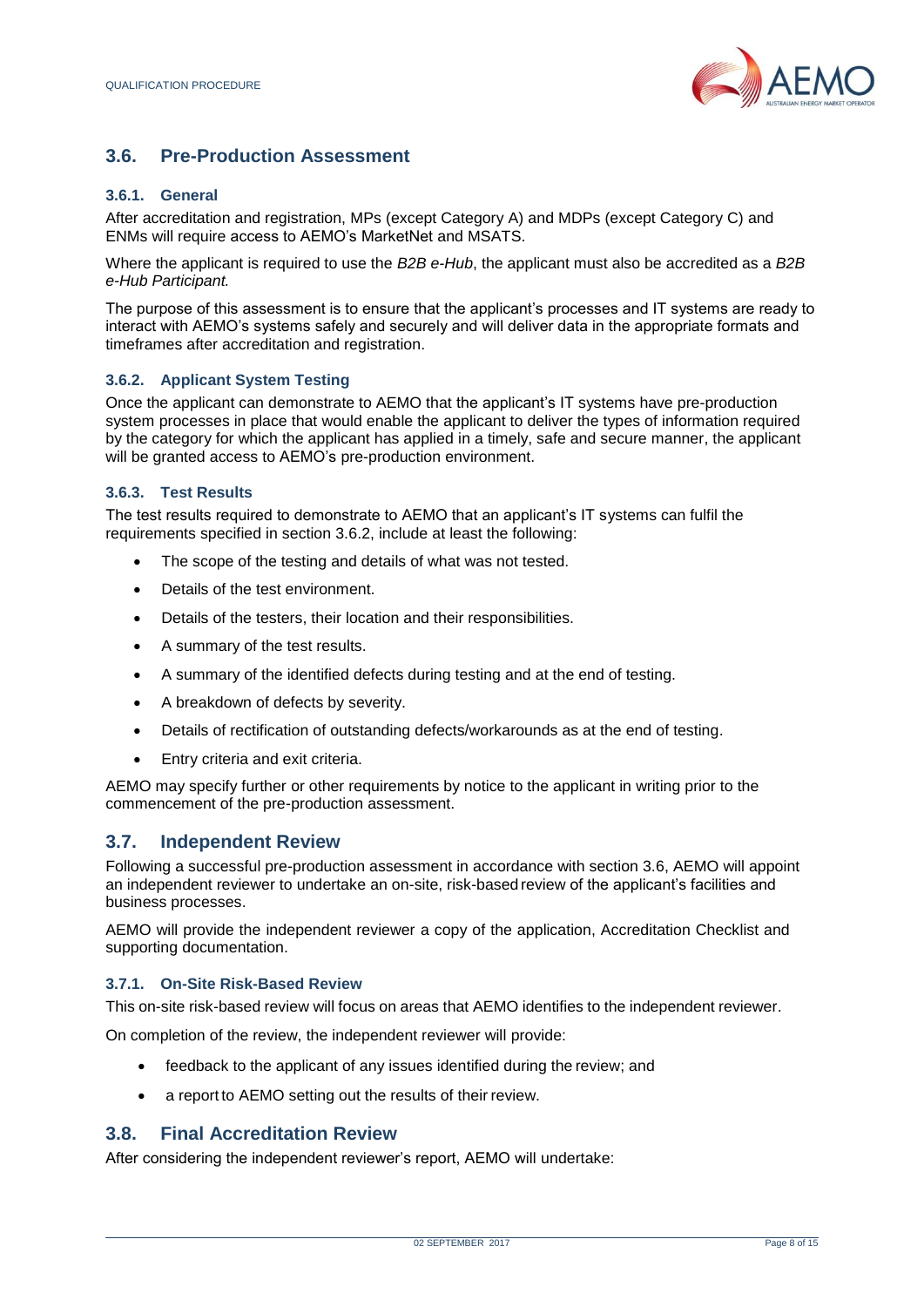

- (a) concluding interview(s) with the applicant to address any outstanding issues or concerns that might preclude the application's success;
- (b) an on-site review of the applicant's facilities and business processes; or
- (c) both the interview(s) and on-site review.

#### <span id="page-8-0"></span>**3.9. Completion of Review**

At the conclusion of AEMO's review of an application, there will be one of two outcomes:

- The application is successful (with or without conditions).
- The application is not successful.

The remainder of this section 3.9 considers these two outcomes.

#### **3.9.1. AEMO Accredits and Registers Applicant**

To be successful, an applicant must have:

- (a) completed the application form and relevant Accreditation Checklists;
- (b) provided all required or requested supporting documentation;
- (c) demonstrated the capabilities required for the category for which accreditation and registration has been sought;
- (d) where required, provided access to its facilities and personnel to facilitate AEMO's and the independent reviewer's assessment of the application; and
- (e) paid all fees and disbursements associated with the application.

If the application is successful, AEMO will accredit and register the applicant in the appropriate category.

AEMO will also update its *published* list of accredited MPs, MDPs or ENMs (as appropriate) to include the details of the successful applicant and their accreditation.

#### **3.9.2. Application not Successful**

If AEMO considers that the applicant has not met the requirements for the category the application relates to, AEMO will notify the applicant of:

- (a) which criteria have not been met;
- (b) how the applicant should address the matter; and
- (c) the date by which the applicant must address the unmet criteria for reconsideration by AEMO.

If the applicant fails to address the unmet criteria by the date specified by AEMO, the application is deemed to have been withdrawn.

#### <span id="page-8-1"></span>**4. MAINTENANCE OF ACCREDITATION AND REGISTRATION**

AEMO will assess each MDP, MP or ENM's performance in accordance with the relevant *service level procedure* to ensure that they continue to meet their accreditation and registration.

All costs associated with the reviews carried out by AEMO in accordance with a *service level procedure* will be met by the relevant MDP, MP or ENM on an incremental basis, including all disbursements.

## <span id="page-8-2"></span>**5. RE-ACCREDITATION AND REGISTRATION**

Re-accreditation may be necessary for reasons such as a change to the NER, or accreditation requirements, changes to Participant processes, systems or key personnel, or as a result of action taken under the Default and Deregistration Procedure. In light of these examples, Participants are encouraged to contact AEMO where there is any uncertainty as to whether a re-accreditation is necessary.

If any MDP, MP or ENM needs to undergo a re-accreditation for any reason, the MDP, MP or ENM (as applicable) must arrange a pre-application meeting with AEMO to determine the scope of the re-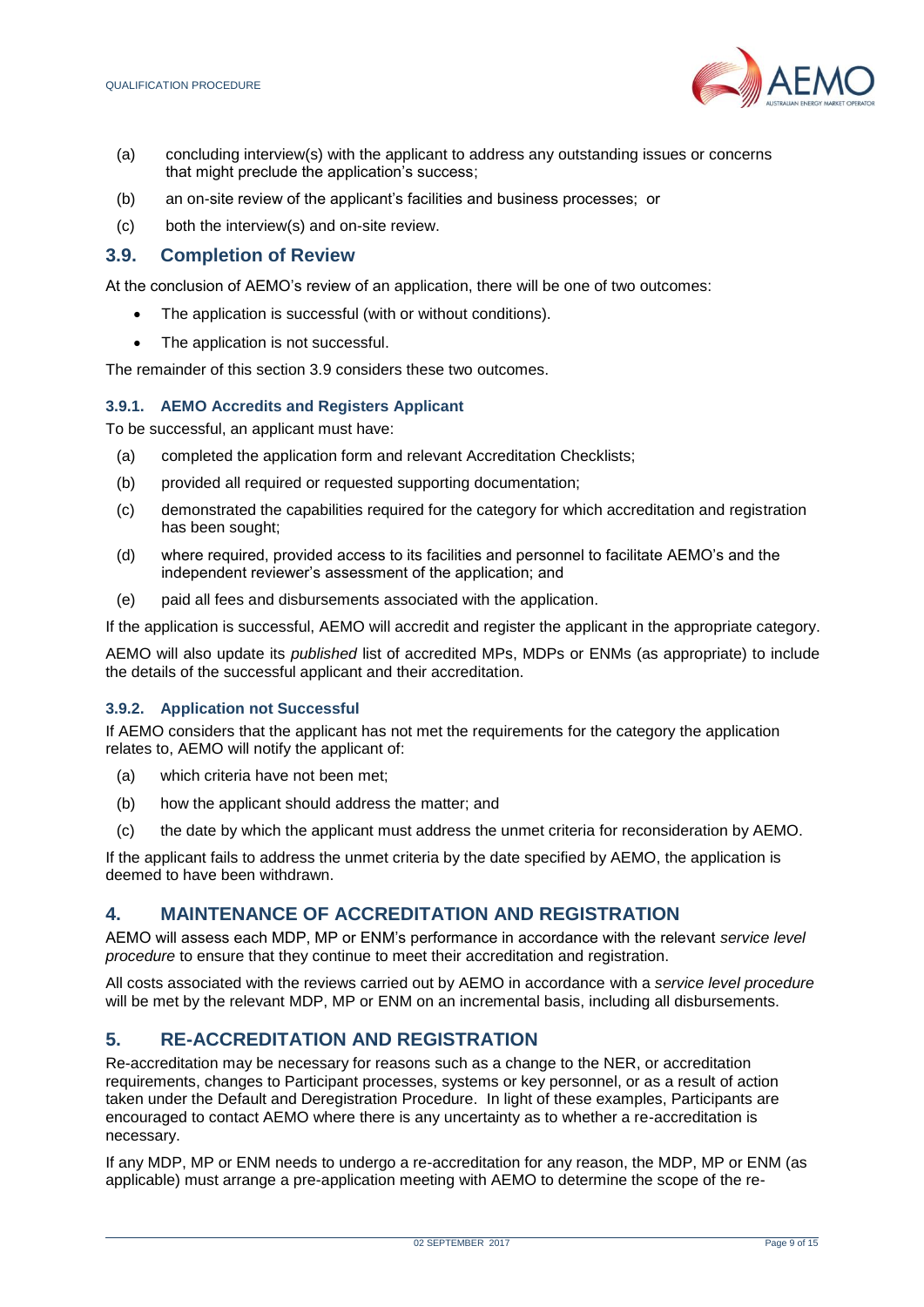

accreditation prior to submitting an application and following the process specified in section 3, as adjusted by AEMO.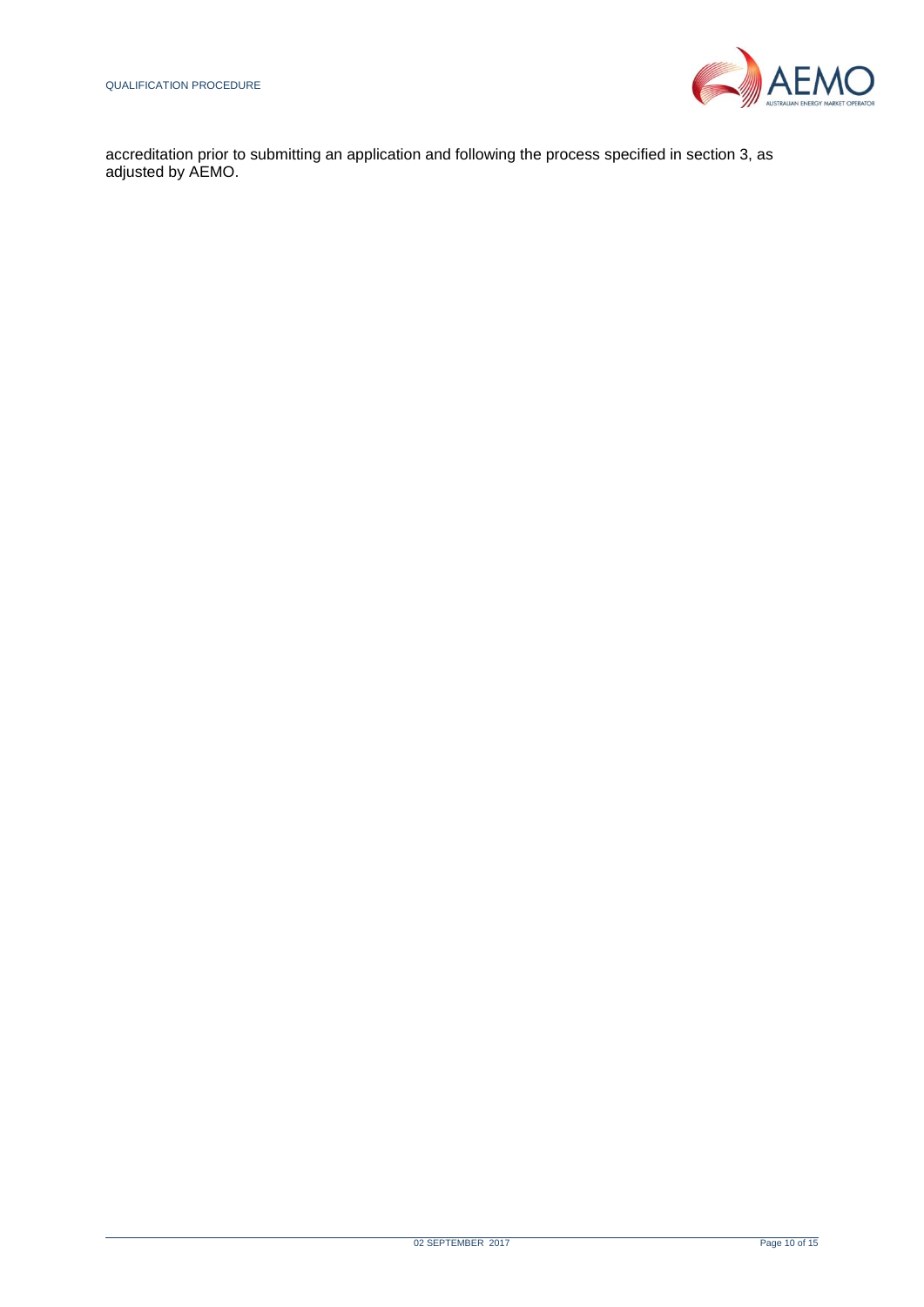## <span id="page-10-0"></span>**APPENDIX A. PRE-READING**

The table below indicates the pre-reading each type of applicant must complete prior to approaching AEMO about submitting an application to be accredited and registered as an MP, MDP or ENM (as applicable):

| Document <sup>5</sup>                                                | <b>MP</b>    | <b>MDP</b>   | <b>ENM</b>   |
|----------------------------------------------------------------------|--------------|--------------|--------------|
| Chapters 7, 9, 10 & 11 of the NER                                    | $\checkmark$ | ✓            | ✓            |
| Retail Electricity Market Procedures - Glossary and Framework        | $\checkmark$ | ✓            | $\checkmark$ |
| <b>Metrology Procedure: Part A</b>                                   | $\checkmark$ | ✓            | ✓            |
| <b>Metrology Procedure: Part B</b>                                   | $\checkmark$ | ✓            | $\checkmark$ |
| <b>CATS Procedure</b>                                                | ✓            | ✓            | ✓            |
| <b>WIGS Procedure</b>                                                | ✓            | $\checkmark$ | ✓            |
| <b>NMI Procedure</b>                                                 | ✓            | ✓            | ✓            |
| <b>Metering Coordinator Guide</b>                                    | $\checkmark$ | ✓            | $\checkmark$ |
| <b>Guide to Embedded Networks</b>                                    |              |              | ✓            |
| <b>Service Level Procedure (MP)</b>                                  | $\checkmark$ |              |              |
| <b>Service Level Procedure (MDP)</b>                                 |              | $\checkmark$ |              |
| <b>Service Level Procedure (ENM)</b>                                 |              |              | ✓            |
| <b>Data Delivery Calendar</b>                                        | ✓            | ✓            |              |
| <b>RoLR Procedures</b>                                               |              | ✓            |              |
| <b>MDFF Specification</b>                                            |              | ✓            |              |
| <b>MDM Procedures</b>                                                |              | ✓            |              |
| <b>B2B Procedure Customer and Site Details Notification Process</b>  | ✓            |              | $\sqrt{6}$   |
| <b>B2B Procedure Service Order Process</b>                           | $\checkmark$ |              | $\sqrt{6}$   |
| <b>B2B Procedure Meter Data Process</b>                              | $\checkmark$ | $\checkmark$ | $\sqrt{6}$   |
| <b>B2B Procedure One Way Notification Process</b>                    | ✓            |              |              |
| <b>B2B Procedure Technical Guideline for B2B Procedures</b>          | ✓            | $\checkmark$ | $\sqrt{6}$   |
| <b>B2B Procedure Technical Delivery Specification</b>                | $\checkmark$ | ✓            | $\sqrt{6}$   |
| Service & Installation Rules for each Jurisdiction                   | $\checkmark$ |              | $\checkmark$ |
| <b>AER (Retail) Exempt Selling Guideline</b>                         |              |              | ✓            |
| <b>AER Network Service Provider Registration Exemption Guideline</b> |              |              | ✓            |

l

<sup>&</sup>lt;sup>5</sup> Note that all B2B Procedures are subject to change due to the POC SMP project.

<sup>6</sup> If intending to use the *B2B e-Hub*.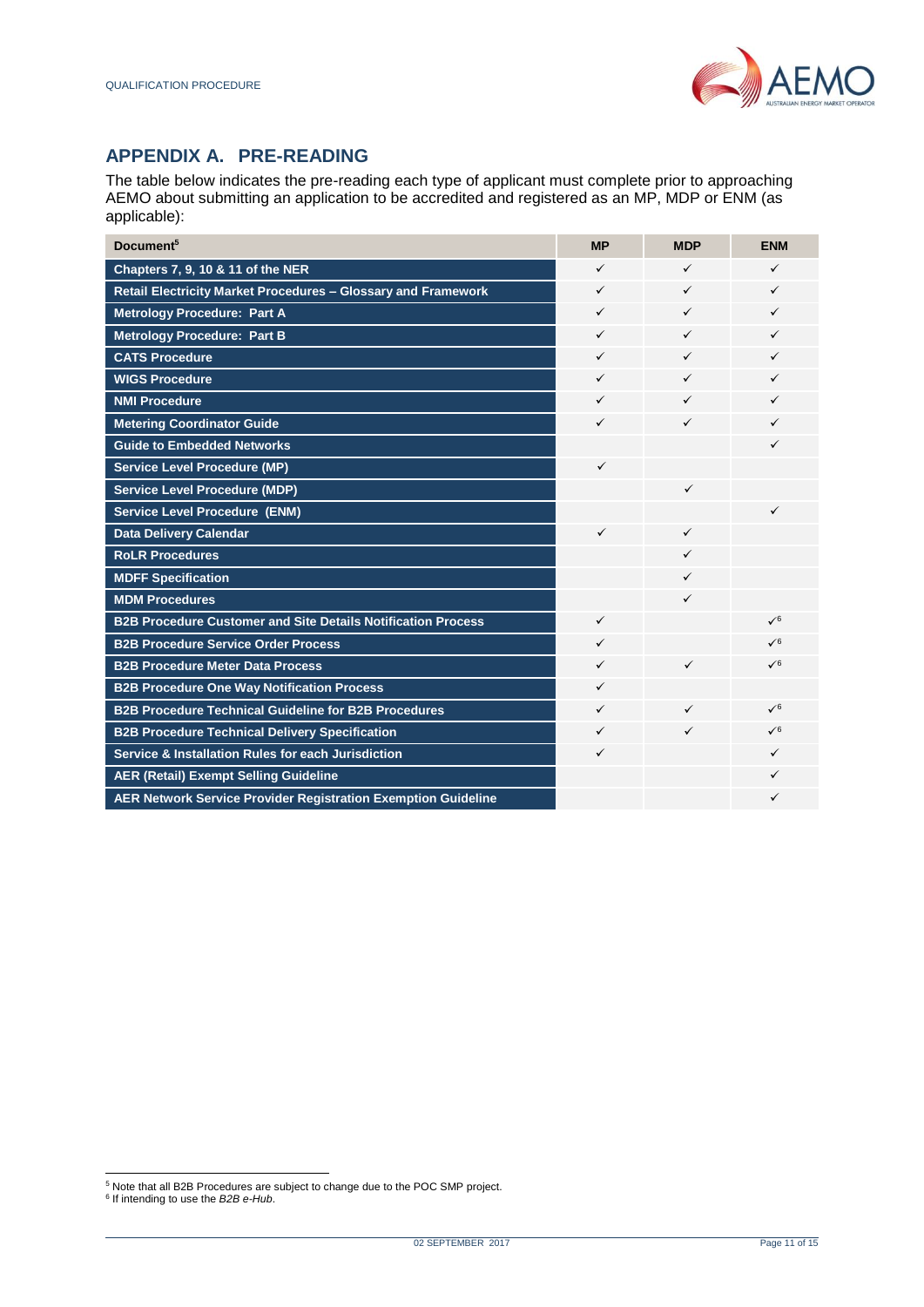

## <span id="page-11-0"></span>**APPENDIX B. APPLICATION FORM**

#### **Section 1: The Applicant**

| Applicant             |          |  |
|-----------------------|----------|--|
| <b>Street Address</b> |          |  |
| <b>State</b>          | Postcode |  |
| <b>Postal Address</b> |          |  |
| <b>State</b>          | Postcode |  |
| Phone                 | Fax      |  |
| Email                 |          |  |
| <b>ABN</b>            |          |  |

#### **Section 2: Applicant Contacts**

The person in effective control of the Applicant's business including title and contact details.

| Name                  |          |  |
|-----------------------|----------|--|
| Title                 |          |  |
| <b>Street Address</b> |          |  |
| <b>State</b>          | Postcode |  |
| <b>Postal Address</b> |          |  |
| <b>State</b>          | Postcode |  |
| Phone                 | Fax      |  |
| Email                 |          |  |

Please copy and complete the table above for each of the following additional contacts:

- Company Secretary
- Metering Manager
- Metering Technical
- Information Systems IT Security Contact (Primary)
- Information Systems IT Security Contact (Secondary)
- Information Systems IT After Hours / Emergency Contact (Primary)
- Information Systems IT After Hours / Emergency Contact (Secondary)
- Information Systems IT Change Contact
- Information Systems IT Technical Network Contact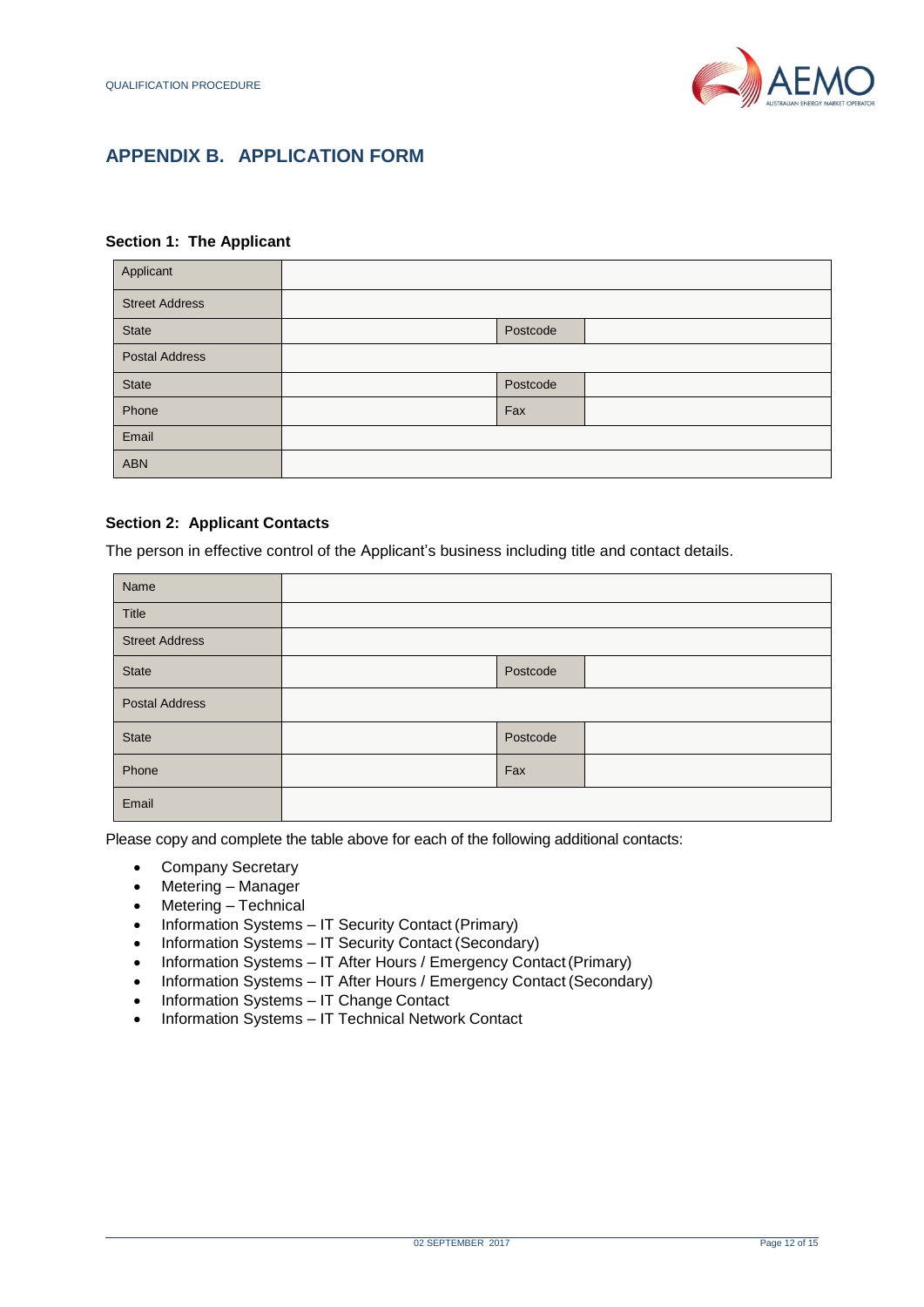

#### **Section 3: Category for Accreditation and Registration**

Please tick the category for which you are seeking accreditation and registration.

| <b>Selection</b> | <b>Service</b><br><b>Provider</b> | Category | <b>Metering</b><br><b>Installation Type</b> | <b>Selection</b> | <b>Service</b><br><b>Provider</b> | Category       | <b>Metering</b><br><b>Installation Type</b> |
|------------------|-----------------------------------|----------|---------------------------------------------|------------------|-----------------------------------|----------------|---------------------------------------------|
| $\Box$           | <b>MP</b>                         | 1C       | $\mathbf{1}$                                | $\Box$           | <b>MDP</b>                        | 1D             | $\mathbf{1}$                                |
| $\Box$           | <b>MP</b>                         | 1V       | 1                                           | $\Box$           | <b>MDP</b>                        | 2D             | 2                                           |
| $\Box$           | <b>MP</b>                         | 1M       | $\mathbf{1}$                                | $\Box$           | <b>MDP</b>                        | 3D             | 3                                           |
| П                | <b>MP</b>                         | 1A       | $\mathbf{1}$                                | $\Box$           | <b>MDP</b>                        | 4D             | $\overline{4}$                              |
| $\Box$           | <b>MP</b>                         | 2C       | 2                                           | $\Box$           | <b>MDP</b>                        | 4S             | $\overline{4}$                              |
| $\Box$           | <b>MP</b>                         | 2V       | 2                                           | $\Box$           | <b>MDP</b>                        | 4AC            | 4A                                          |
| $\Box$           | <b>MP</b>                         | 2M       | 2                                           | $\Box$           | <b>MDP</b>                        | 5C             | 5                                           |
| $\Box$           | <b>MP</b>                         | 2A       | 2                                           | $\Box$           | <b>MDP</b>                        | 6C             | 6                                           |
| $\Box$           | <b>MP</b>                         | 3M       | 3                                           | $\Box$           | <b>MDP</b>                        | 4AD            | 4A                                          |
| $\Box$           | <b>MP</b>                         | 3A       | 3                                           | □                | <b>MDP</b>                        | 5D             | 5                                           |
| $\Box$           | <b>MP</b>                         | $4M^7$   | $\overline{4}$                              | $\Box$           | <b>MDP</b>                        | 6D             | 6                                           |
| $\Box$           | <b>MP</b>                         | 4A       | 4A                                          | $\Box$           | <b>MDP</b>                        | 7D             | $\overline{7}$                              |
| $\Box$           | <b>MP</b>                         | 4S       | $\overline{4}$                              | $\Box$           | <b>ENM</b>                        | $\blacksquare$ | $\blacksquare$                              |
| $\Box$           | <b>MP</b>                         | L        | 1, 2, 3, 4 & 4A                             |                  |                                   |                |                                             |
| $\Box$           | <b>MP</b>                         | 5B       | 5                                           |                  |                                   |                |                                             |
| $\Box$           | <b>MP</b>                         | 6B       | 6                                           |                  |                                   |                |                                             |

#### **Section 4: Business Locations**

Please copy and complete the following table for each of the Applicant's work locations.

| Location                                  |          |  |
|-------------------------------------------|----------|--|
| <b>State</b>                              | Postcode |  |
| Functions carried out at this<br>Location |          |  |

#### **Section 5: Existing Registrations**

| Does the applicant have any existing<br>accreditations/registrations they want | $No$ $\Box$<br>Yes $\Box$ | If yes, please provide Participant ID |
|--------------------------------------------------------------------------------|---------------------------|---------------------------------------|
| AEMO to take into account?                                                     |                           |                                       |
| Is the Applicant a Registered Participant?                                     | $No$ $\Box$<br>Yes $\Box$ | If yes, please provide Participant ID |
|                                                                                |                           |                                       |

#### **Section 6: ISO 9000 Series Qualification**

l

| Does the Applicant have ISO 9000 series<br>quality system in place? | Yes | No □ |  | If yes, please provide a copy of the registration<br>details, including the scope of the system, the lead<br>quality auditor and the expiry date. |
|---------------------------------------------------------------------|-----|------|--|---------------------------------------------------------------------------------------------------------------------------------------------------|
|---------------------------------------------------------------------|-----|------|--|---------------------------------------------------------------------------------------------------------------------------------------------------|

<sup>7</sup> Anyone applying for category 4M services for type 4 *metering installations* that might also contain CTs will need to apply for category 3A, as well.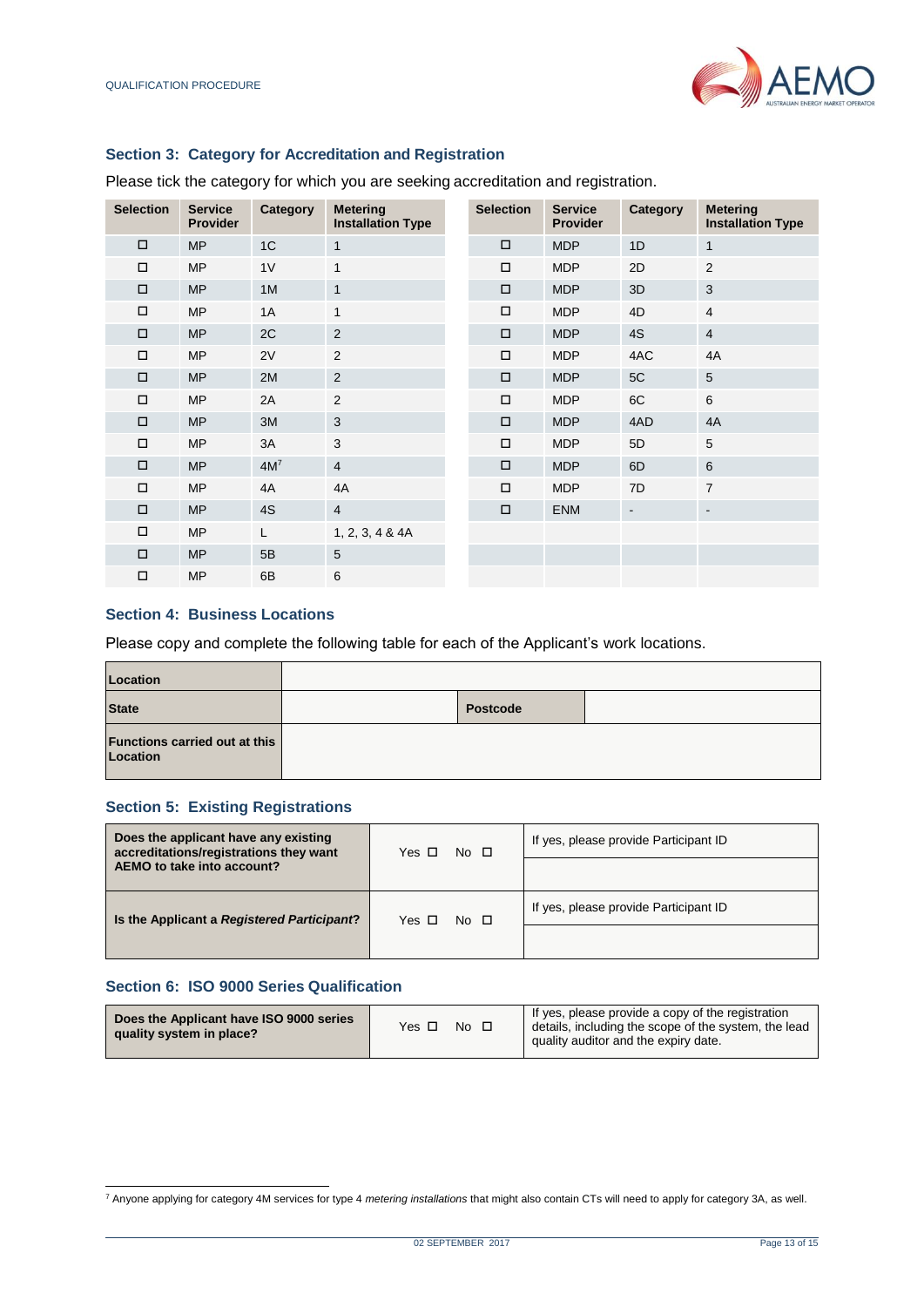

#### **Section 7: Information Required for AEMO's Market Systems**

#### **Participant ID**

The Applicant may suggest a Participant ID for use in AEMO's systems.

Suggested Participant IDs should end in the letters:

"MP" for intending *Metering Providers*,

"MDP" for intending *Meter Data Providers*

"ENM" for intending *Embedded Network Managers*

| Suggested Participant ID |  |
|--------------------------|--|
| (Maximum 8 characters)   |  |

#### **MarketNet Connection**

For details regarding options and entitlements for connections to AEMO's communications network, including requests for additional bandwidth, please refer to the [Guide to Information Systems](http://www.aemo.com.au/-/media/Files/IT_Changes/Guide-to-Information-Systems.pdf), available from the AEMO website.

| Will the Applicant be using an existing<br><b>MarketNet connection?</b>                                                       |   | Yes $\Pi$                                     | $No$ $\Box$         | If yes, please provide Participant ID<br>If no, the applicant requires new connection(s) of<br>the types listed below. |  |
|-------------------------------------------------------------------------------------------------------------------------------|---|-----------------------------------------------|---------------------|------------------------------------------------------------------------------------------------------------------------|--|
|                                                                                                                               |   |                                               |                     | Please select applicable connection type for a<br>primary connection and a secondary connection.                       |  |
| <b>Primary Connection</b>                                                                                                     | □ | VPN (VIRTUAL PRIVATE NETWORK) LAN TO LAN      |                     |                                                                                                                        |  |
| <b>AEMO recommends VPN (VIRTUAL</b>                                                                                           | 0 | TELSTRA ETHERNET LITE (BDSL)                  |                     |                                                                                                                        |  |
| PRIVATE NETWORK) LAN TO LAN as the<br><b>Primary Connection (fast setup and uses</b><br>your existing internet connectivity). |   | (ALLOW UP TO 2 MONTHS FOR SET UP)             |                     |                                                                                                                        |  |
|                                                                                                                               | п | <b>VPN VARIABLE</b>                           |                     |                                                                                                                        |  |
| <b>Secondary Connection</b>                                                                                                   |   | VPN (VIRTUAL PRIVATE NETWORK) LAN TO LAN<br>□ |                     |                                                                                                                        |  |
| Secondary connection method should be                                                                                         | □ | TELSTRA ETHERNET LITE (BDSL)                  |                     |                                                                                                                        |  |
| different from the Primary Connection to                                                                                      |   | (ALLOW UP TO 2 MONTHS FOR SET UP)             |                     |                                                                                                                        |  |
| support path diversity.                                                                                                       | п |                                               | <b>VPN VARIABLE</b> |                                                                                                                        |  |